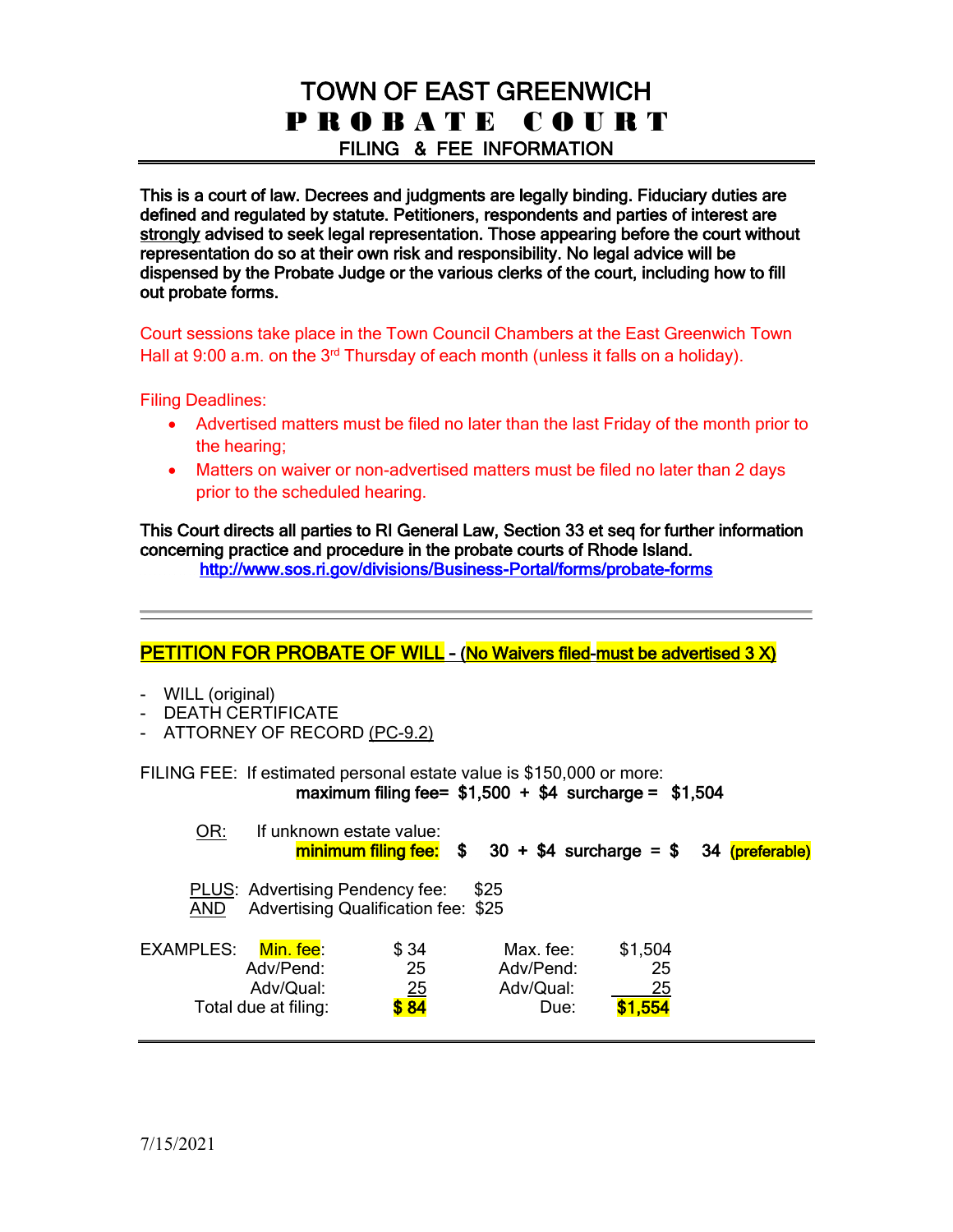### **PETITION FOR PROBATE OF WILL - (On Waiver; No Pendency Advertising required)**

- WILL (original)
- DEATH CERTIFICATE
- ATTORNEY OF RECORD (PC-9.2)
- WAIVER(S) signed by all heirs-at-law

FILING FEE: \$59.00 (minimum) or \$1,529.00 (maximum)

#### PETITION TO FILE WILL **w/ NO ASSETS**

- WILL (original)
- DEATH CERTIFICATE
- ATTORNEY OF RECORD FORM

FILING FEE:  $\frac{$34}{}$  \* No action taken; Petitioner/Attorney not required to attend hearing

#### ADMINISTRATION PETITION - (NO WILL EXISTS)

- DEATH CERTIFICATE
- ATTORNEY OF RECORD (PC-9.2)
- MUST BE ADVERTISED (3) X

FILING FEES & ADVERTISING REQUIREMENTS THE SAME AS PET/PROBATE WILL

PETITION FOR VOLUNTARY INFORMAL EXECUTOR ("Small Estate; § 33-24-2)

Value of **personal property** owned solely by decedent **must be < \$15,000** 

- WILL (original)
- DEATH CERTIFICATE
- ATTORNEY OF RECORD or ENTRY OF APPEARANCE if "Pro se"
- PETITION MUST INCLUDE LIST OF PERSONAL PROPERTY IN DETAIL
- AFFIDAVIT OF NOTICE: HEIRS (if petitioner is not the spouse or sole heir-at-law)

FILING FEE:  $\frac{$39}{9}$  \*Petitioner not required to attend hearing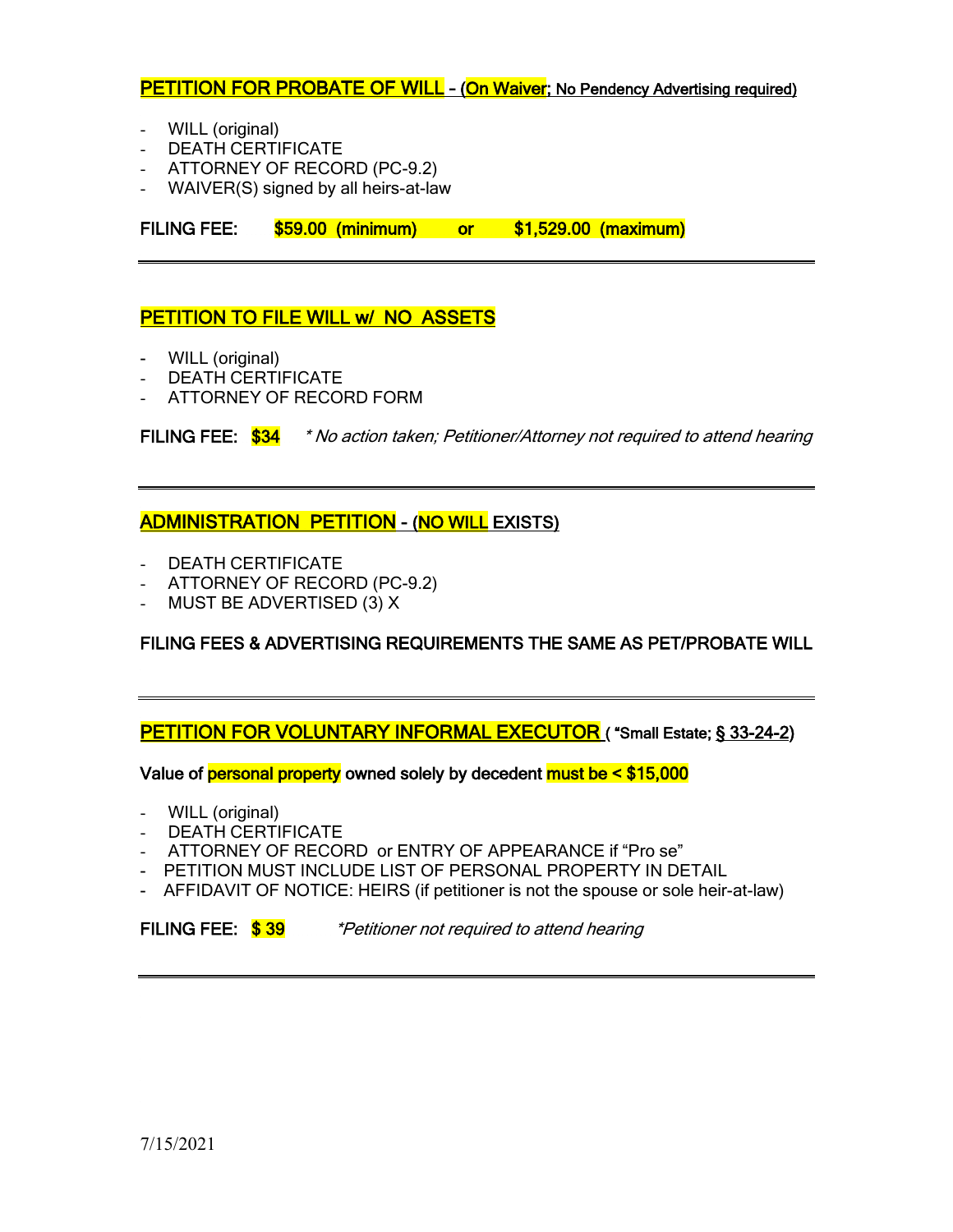### PETITION FOR VOLUNTARY INFORMAL ADMINISTRATION (No Will; § 33-24-1)

Value of **personal property** owned solely by decedent **must be**  $\leq$  **\$15,000** 

- DEATH CERTIFICATE
- ATTORNEY OF RECORD or ENTRY OF APPEARANCE if "Pro se"
- PETITION MUST INCLUDE LIST OF PERSONAL PROPERTY IN DETAIL
- AFFIDAVIT OF NOTICE: HEIRS (if petitioner is not the spouse or sole heir-at law)

===============================================================

FILING FEE:  $$39$  \*Petitioner not required to attend hearing

### PETITION FOR SALE OR MORTGAGE OF REAL ESTATE

- PETITION MUST BE ACCOMPANIED BY (2) CURRENT STATEMENTS OF MARKET VALUE FROM LOCAL REAL ESTATE AGENTS/APPRAISERS
- MUST BE ADVERTISED (3) X UNLESS WAIVER (ALL HEIRS) FILED (**§ 33-22-7)**

#### FILING FEE (Advertising): \$25

### **ACCOUNTS**

- CERTIFICATION OF ACCOUNTING NEEDED, OR CHECKS & STATEMENTS ARE REQUIRED TO BE FILED FOR REVIEW
- MUST BE ADVERTISED (3) X

FILING FEE (Advertising): \$25

AFFIDAVIT OF COMPLETE ADMINISTRATION

- RELEASES OF ALL HEIRS & BENEFICIARIES
- RECEIPTED FUNERAL BILL
- STATEMENT OF "NO TAX DUE" OR RECEIPTED INHERITANCE TAX BILL FROM STATE OF RI/DIV OF TAX
- AFFIDAVIT OF NOTICE TO CREDITORS & RI-EOHHS  $(§ 33-11-5.1$  & §  $33-11-5.2)$
- AFFIDAVIT OF NO REAL PROPERTY OR CERTIFICATE of DEVISE or DESCENT (Duly recorded in Land Evidence)

===============================================================

FILING FEE:  $$34$  \* Petitioner / Attorney not required to attend hearing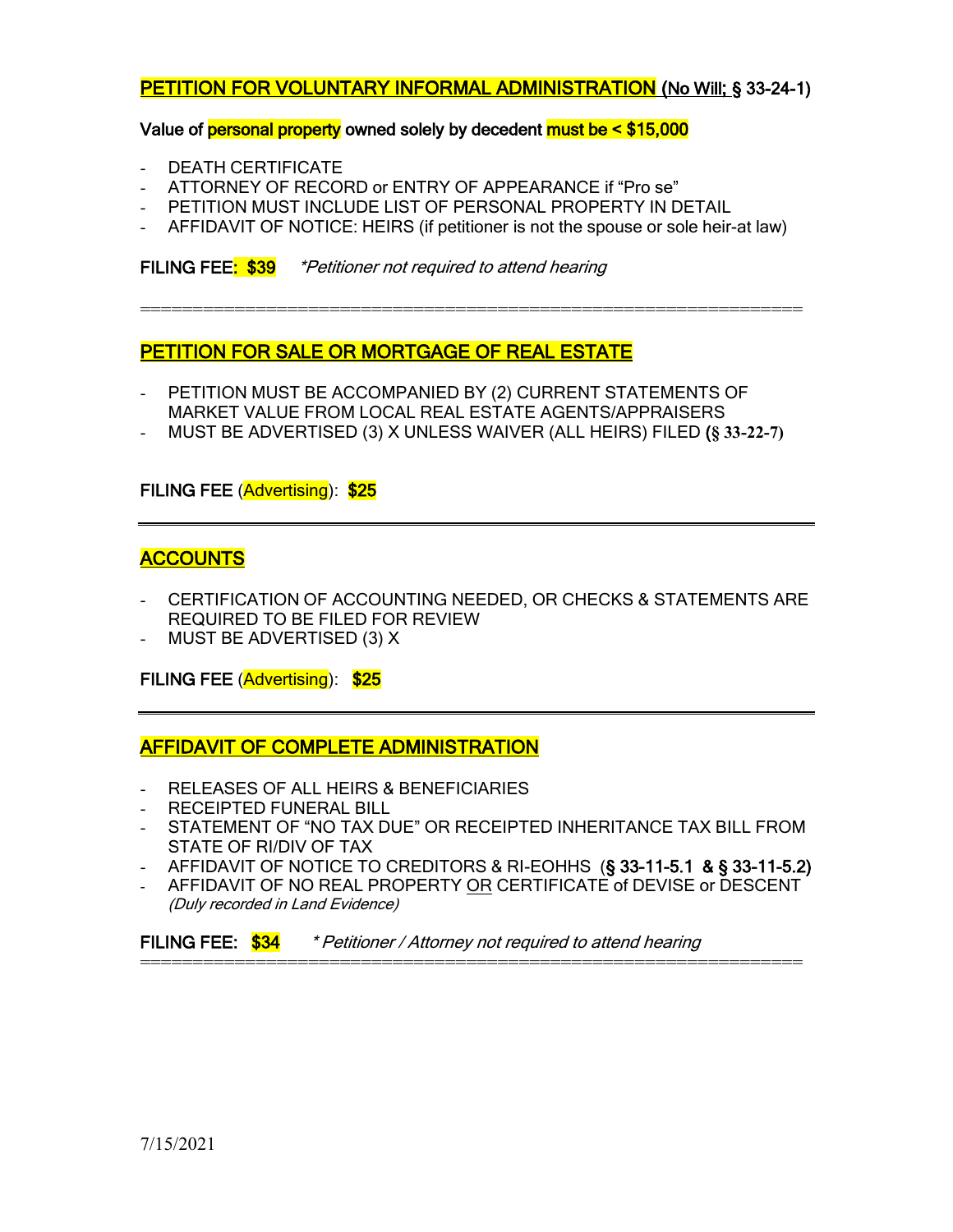#### GUARDIANSHIP PETITIONS

#### (Attorney representation HIGHLY recommended)

- COMPLETED PETITION MUST INCLUDE NAMES & ADDRESSES OF ALL HEIRS
- DECISION MAKING ASSESSMENT TOOL (D.M.A.T) –Adults
- ATTORNEY OF RECORD FORM
- MUST BE ADVERTISED (3) X

\* Authorization letter for petitioner to obtain a nationwide BCI with the RIAG or East Greenwich Police Department will be provided by Court upon filing of petition

FILING FEES SIMILAR TO PET/PROBATE WILL:

1% of value of personal estate of ward + \$4 surcharge to a max. of \$1,500

- If unknown: min. filing fee \$34
	- + Adv/Pend. Fee 25
	- + Adv/Quals.Fee 25
	- Total due at filing: \$84

#### PETITION FOR CHANGE OF NAME - Adult (Minor; No Adv. ; see Probate Clerk)

- COMPLETED PETITION NEATLY PRINTED OR PREFERABLY TYPED
- BIRTH CERTIFICATE (copy taken; original to be given back to petitioner)
- State of RI B.C.I. (to be obtained by petitioner: [www.riag.ri.gov/BCI](http://www.riag.ri.gov/BCI))
- MUST BE ADVERTISED (3) X

FILING FEE:  $$59$  \* Petitioner to attend hearing

### INVENTORY (§ 33-15-9)

The filing fee would be computed as follows:

1% of value of Inventory personal assets (to a maximum of \$150k),minus the initial filing fee paid when estate was opened, usually \$30.

#### - INVENTORY ACCEPTED FOR FILING; PROBATE CLERK TO CALCULATE FEES DUE AND NOTIFY ATTORNEY OR PETITIONER

MISCELLANEOUS PETITIONS FILING FEES USUALLY \$34

CLAIMS WITHIN TIME NO FILING FEE

 $CLAIMS OUT OF TIME - (To be Adv. 3 x)$  FILING FEE  $$59.00$